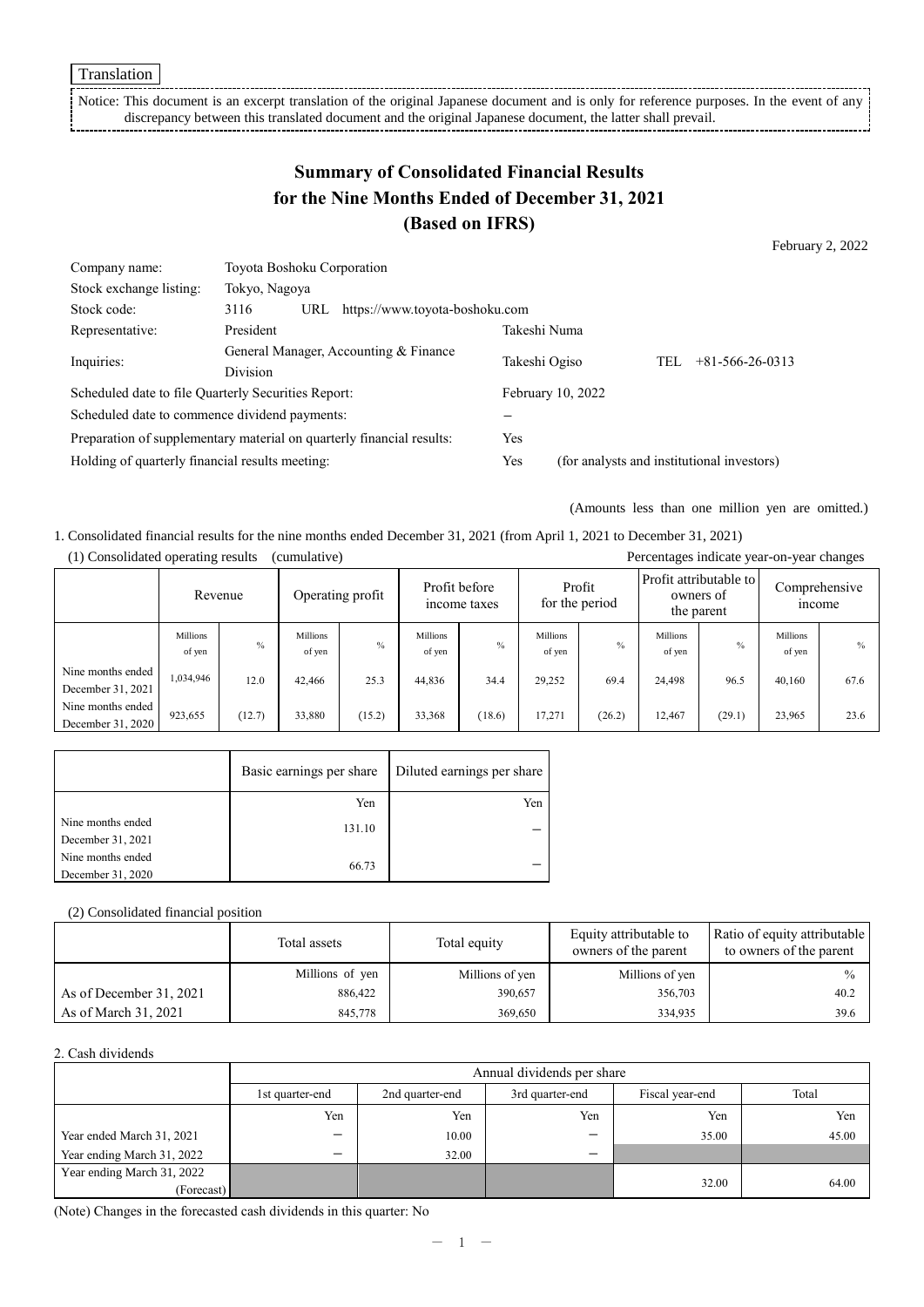3. Forecast of consolidated financial results for the year ending March 31, 2022 (from April 1, 2021 to March 31, 2022)

|           | 9. FORCast Of Consonuated Initializial results for the year chuing ividicit 91, 2022 (from April 1, 2021 to March 91, 2022) |                             |                    |                               |                    |                                                |                    |                             |                                           |
|-----------|-----------------------------------------------------------------------------------------------------------------------------|-----------------------------|--------------------|-------------------------------|--------------------|------------------------------------------------|--------------------|-----------------------------|-------------------------------------------|
|           |                                                                                                                             |                             |                    |                               |                    |                                                |                    |                             | Percentages indicate year-on-year changes |
|           |                                                                                                                             | Operating profit<br>Revenue |                    | Profit before<br>income taxes |                    | Profit attributable to<br>owners of the parent |                    | Basic earnings<br>per share |                                           |
|           | Millions of<br>yen                                                                                                          | $\frac{0}{0}$               | Millions of<br>yen | $\frac{0}{0}$                 | Millions of<br>yen | $\frac{0}{0}$                                  | Millions of<br>yen | $\frac{0}{0}$               | Yen                                       |
| Full year | .380,000                                                                                                                    | 8.5                         | 60,000             | 5.1                           | 61,000             | 6.4                                            | 37,000             | 18.6                        | 198.01                                    |

(Note) Changes in the forecast of consolidated financial results in this quarter : Yes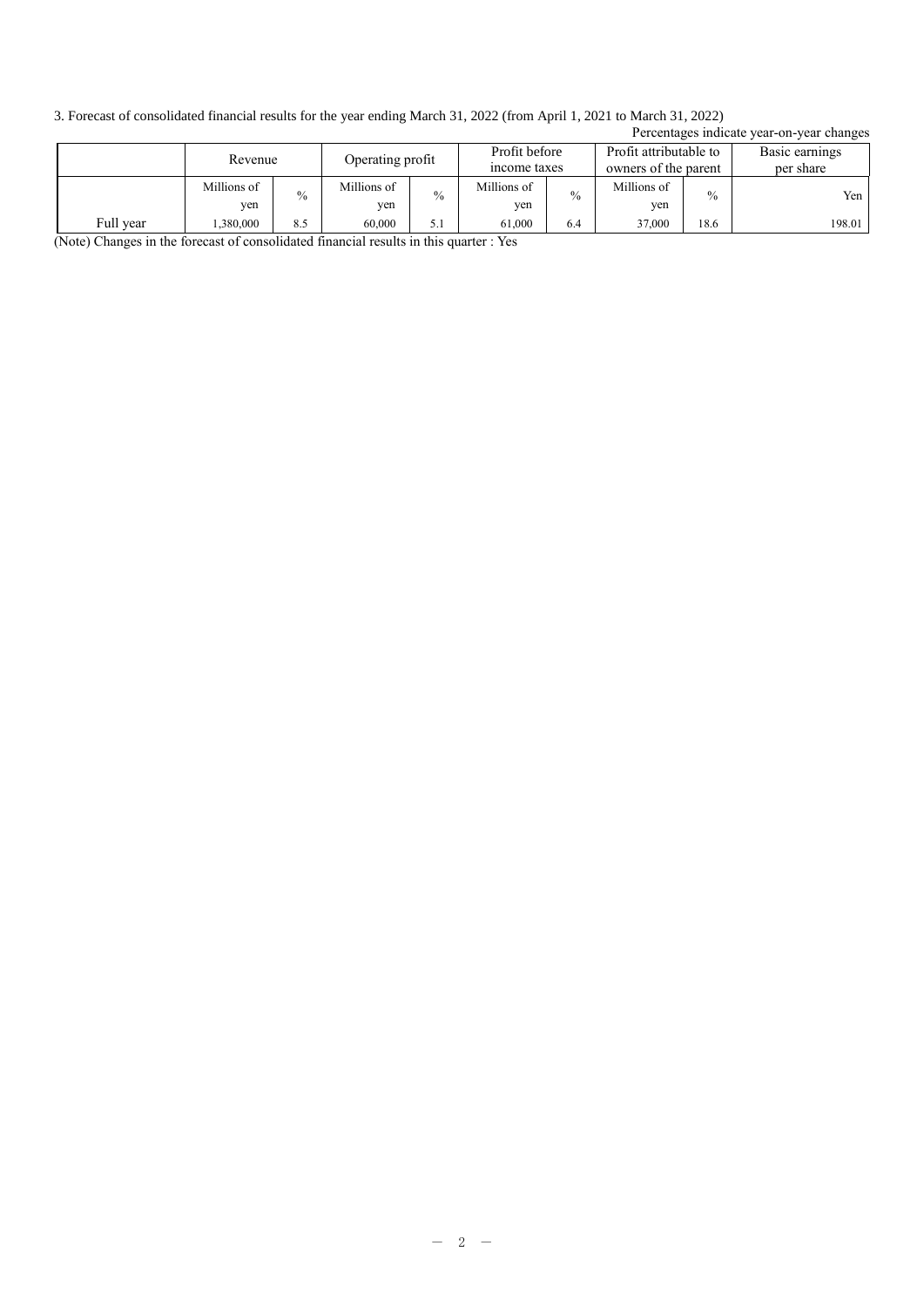#### 4. Notes

| (1) Changes in significant subsidiaries during the nine months ended December 31, 2021 | No |  |
|----------------------------------------------------------------------------------------|----|--|
| (changes in specified subsidiaries resulting in the change in scope of consolidation): |    |  |

| (2) Changes in accounting policies, changes in accounting estimates, and restatement of prior period financial statements |     |  |  |  |  |  |
|---------------------------------------------------------------------------------------------------------------------------|-----|--|--|--|--|--|
| Changes in accounting policies required by IFRS:                                                                          | No. |  |  |  |  |  |
| Changes in accounting policies due to other reasons:                                                                      | No. |  |  |  |  |  |
| Changes in accounting estimates:                                                                                          | No. |  |  |  |  |  |

(3) Number of issued shares (common shares)

| Total number of issued shares at the end of the period (including treasury shares) |  |                                         |                    |  |  |  |  |
|------------------------------------------------------------------------------------|--|-----------------------------------------|--------------------|--|--|--|--|
| As of December 31, 2021                                                            |  | 187,665,738 shares As of March 31, 2021 | 187,665,738 shares |  |  |  |  |
| Number of treasury shares at the end of the period                                 |  |                                         |                    |  |  |  |  |
| As of December 31, 2021                                                            |  | 799,899 shares   As of March 31, 2021   | 818,460 shares     |  |  |  |  |

| $1.10 \times 1.20$ . The set of $1.10 \times 1.10$ and $1.10 \times 1.10$                     |                    |                                        |                    |  |  |  |  |
|-----------------------------------------------------------------------------------------------|--------------------|----------------------------------------|--------------------|--|--|--|--|
| Average number of shares during the period (cumulative from the beginning of the fiscal year) |                    |                                        |                    |  |  |  |  |
| Nine months ended<br>December 31, 2021                                                        | 186,859,132 shares | Nine months ended<br>December 31, 2020 | 186,836,721 shares |  |  |  |  |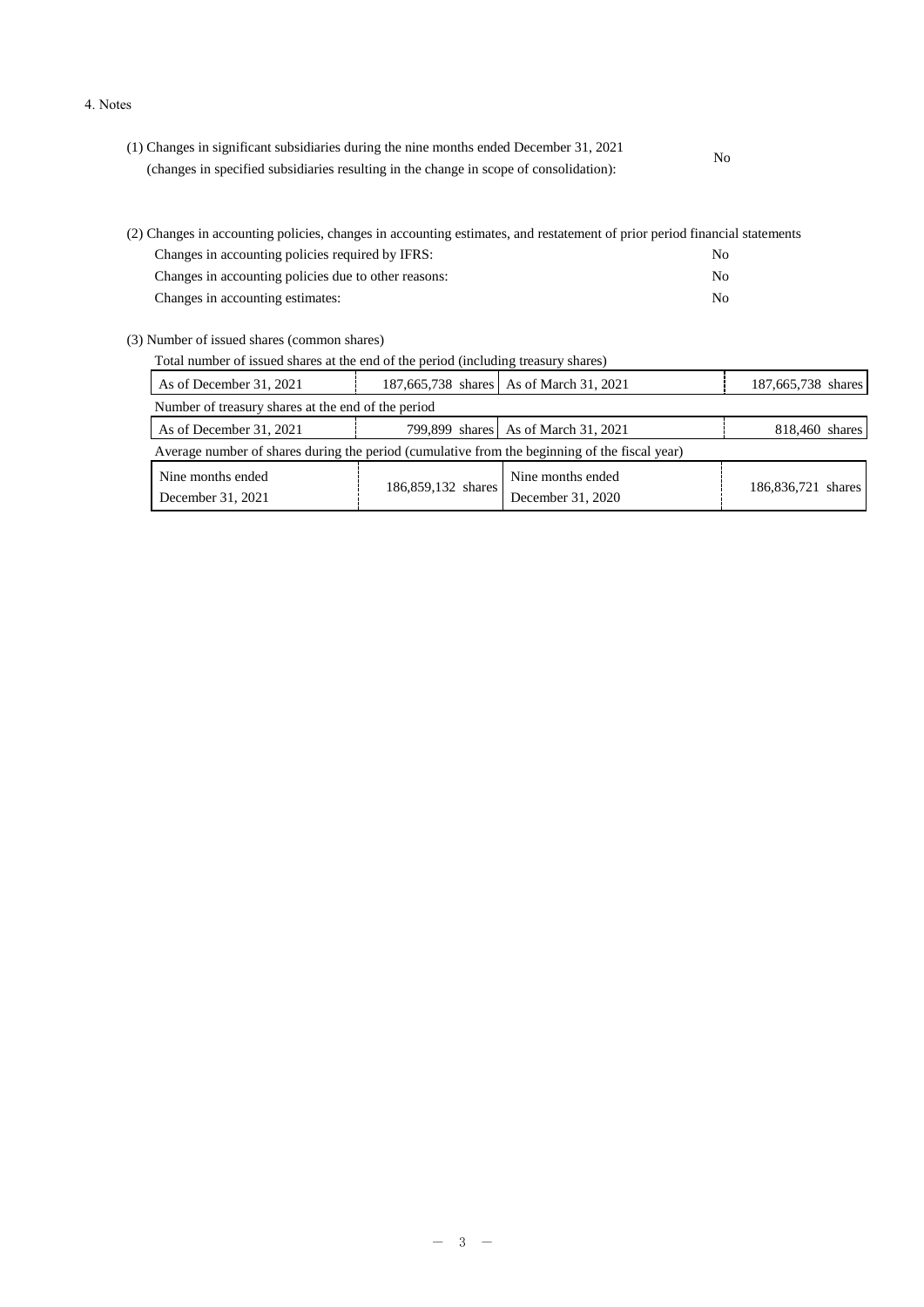## **Consolidated financial statements Consolidated Statement of Financial Position**

As of March 31, 2021 As of December 31, 2021 Assets Current assets Cash and cash equivalents **195,180** 213,968 Trade and other receivables 222,827 236,184 Inventories  $61,848$   $71,630$ Other financial assets 14,416 11,703 Income taxes receivable 5,739 Other current assets and the set of the set of the set of the set of the set of the set of the set of the set of the set of the set of the set of the set of the set of the set of the set of the set of the set of the set of Total current assets 506,851 549,306 Non-current assets Property, plant and equipment 263,841 259,115 Goodwill 4,881 4,882 Intangible assets 13,177 12,479 Investments accounted for using equity method 13,447 13,361 Other financial assets 26,219 29,106 Deferred tax assets 15,725 16,551 Other non-current assets 1,632 1,618 Total non-current assets 338,926 337,115 Total assets 845,778 886,422

(Millions of yen)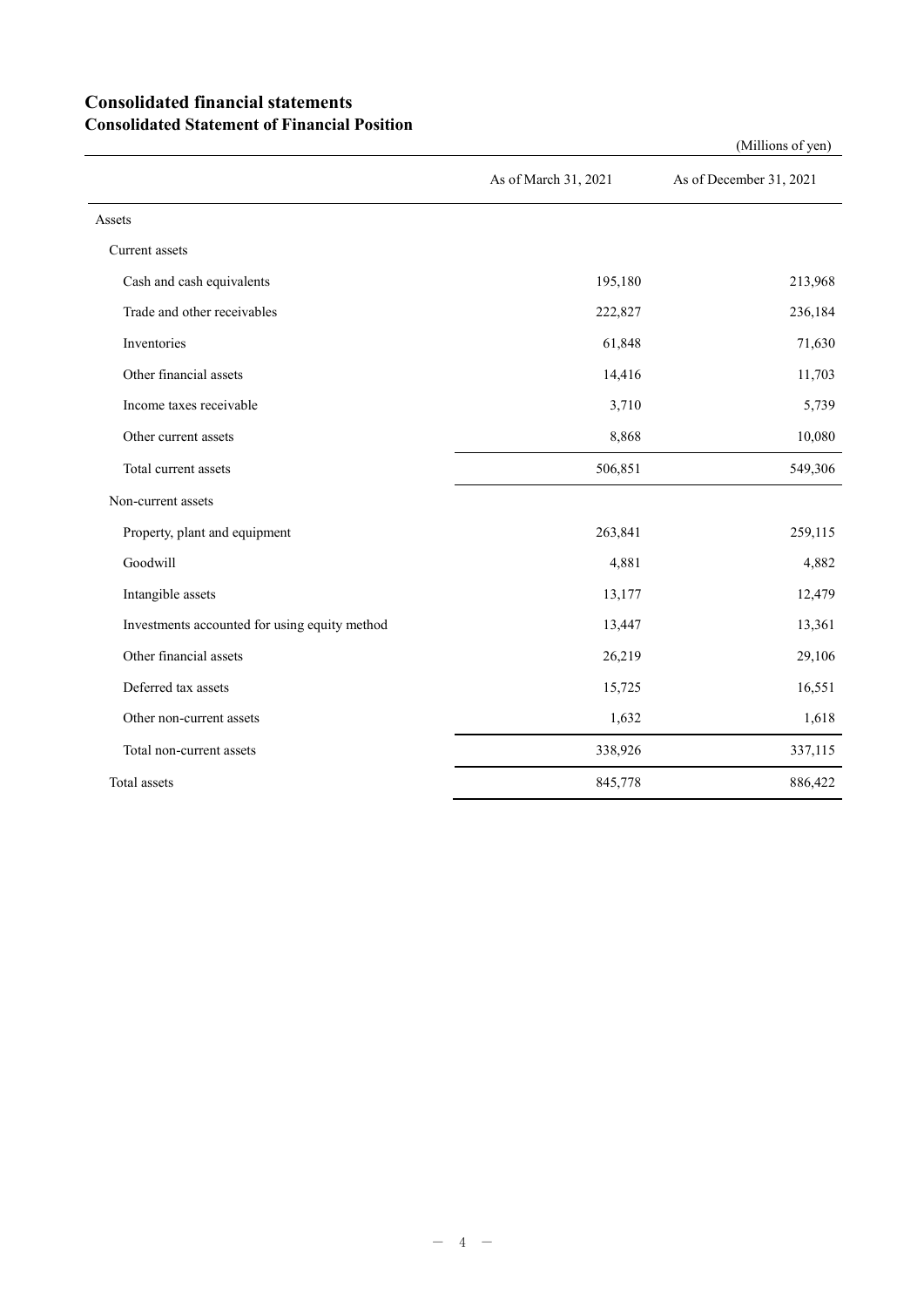|                                                   |                      | (Millions of yen)       |
|---------------------------------------------------|----------------------|-------------------------|
|                                                   | As of March 31, 2021 | As of December 31, 2021 |
| Liabilities and equity                            |                      |                         |
| Liabilities                                       |                      |                         |
| Current liabilities                               |                      |                         |
| Trade and other payables                          | 175,133              | 186,537                 |
| Bonds and borrowings                              | 22,151               | 30,387                  |
| Other financial liabilities                       | 4,076                | 5,783                   |
| Income taxes payable                              | 7,498                | 8,236                   |
| Provisions                                        | 5,937                | 6,405                   |
| Other current liabilities                         | 71,213               | 74,428                  |
| Total current liabilities                         | 286,010              | 311,779                 |
| Non-current liabilities                           |                      |                         |
| Bonds and borrowings                              | 119,623              | 110,253                 |
| Other financial liabilities                       | 6,490                | 7,910                   |
| Retirement benefit liability                      | 55,376               | 56,465                  |
| Provisions                                        | 224                  | 263                     |
| Deferred tax liabilities                          | 6,552                | 7,244                   |
| Other non-current liabilities                     | 1,848                | 1,848                   |
| Total non-current liabilities                     | 190,116              | 183,986                 |
| Total liabilities                                 | 476,127              | 495,765                 |
| Equity                                            |                      |                         |
| Share capital                                     | 8,400                | 8,400                   |
| Capital surplus                                   | 3,092                | 3,097                   |
| Retained earnings                                 | 316,931              | 329,777                 |
| Treasury shares                                   | (1,620)              | (1, 583)                |
| Other components of equity                        | 8,131                | 17,011                  |
| Total equity attributable to owners of the parent | 334,935              | 356,703                 |
| Non-controlling interests                         | 34,715               | 33,953                  |
| Total equity                                      | 369,650              | 390,657                 |
| Total liabilities and equity                      | 845,778              | 886,422                 |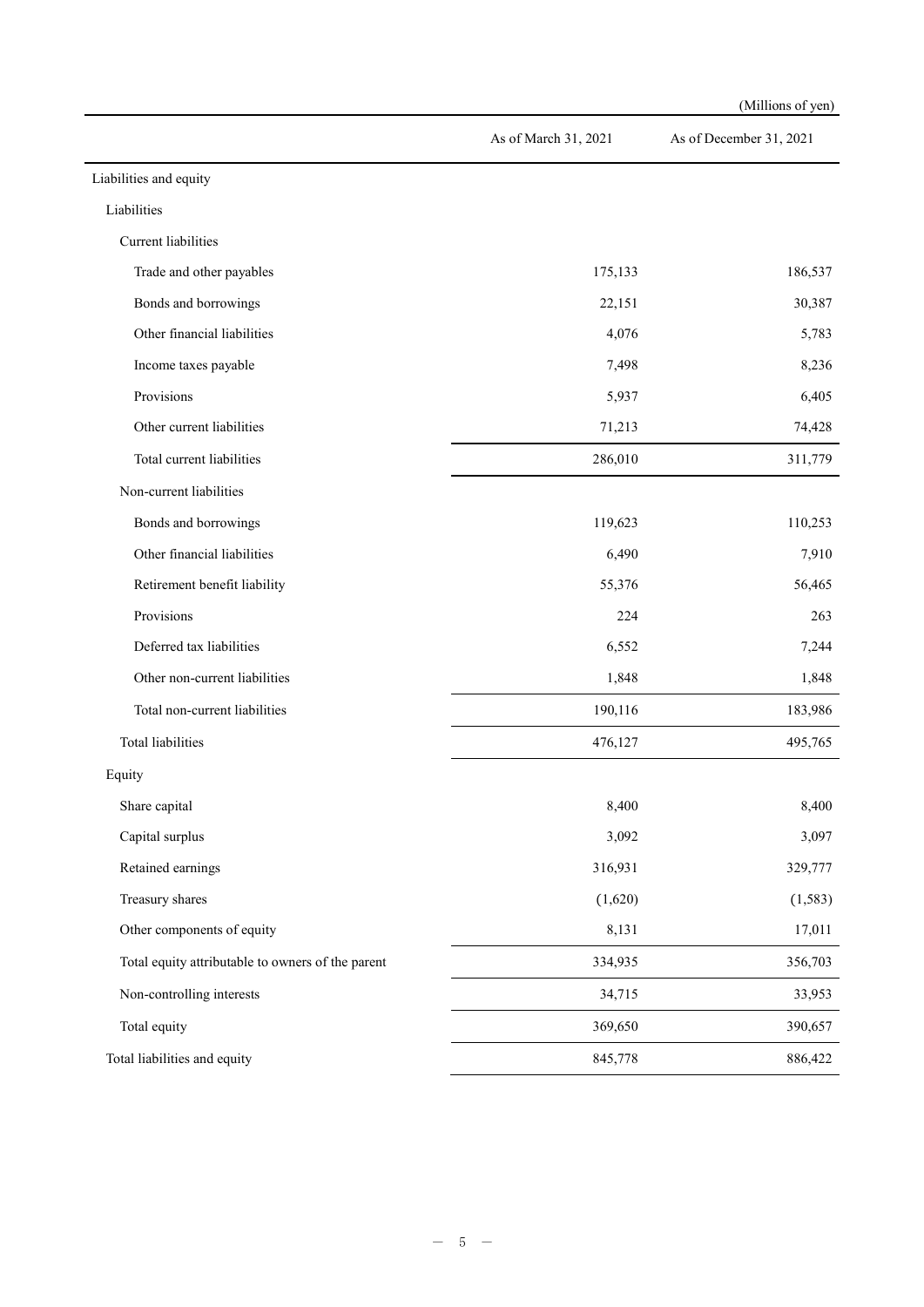## **Consolidated statement of income and consolidated statement of comprehensive income Consolidated Statement of Profit or Loss**

|                                                                            |                                        | (Millions of yen)                      |
|----------------------------------------------------------------------------|----------------------------------------|----------------------------------------|
|                                                                            | Nine months ended<br>December 31, 2020 | Nine months ended<br>December 31, 2021 |
| Revenue                                                                    | 923,655                                | 1,034,946                              |
| Cost of sales                                                              | 832,450                                | 925,600                                |
| Gross profit                                                               | 91,204                                 | 109,346                                |
| Selling, general and administrative expenses                               | 58,371                                 | 66,841                                 |
| Other income                                                               | 4,473                                  | 3,226                                  |
| Other expenses                                                             | 3,426                                  | 3,264                                  |
| Operating profit                                                           | 33,880                                 | 42,466                                 |
| Finance income                                                             | 1,428                                  | 2,837                                  |
| Finance expenses                                                           | 1,810                                  | 713                                    |
| Share of profit (loss) of investments accounted for using<br>equity method | (130)                                  | 245                                    |
| Profit before income taxes                                                 | 33,368                                 | 44,836                                 |
| Income tax expense                                                         | 16,097                                 | 15,583                                 |
| Profit for the period                                                      | 17,271                                 | 29,252                                 |
| Profit attributable to                                                     |                                        |                                        |
| Owners of the parent                                                       | 12,467                                 | 24,498                                 |
| Non-controlling interests                                                  | 4,803                                  | 4,754                                  |
| Profit attributable to owners of the parent per share                      |                                        |                                        |
| Basic earnings per share (Yen)                                             | 66.73                                  | 131.10                                 |

Diluted earnings per share (Yen)  $-$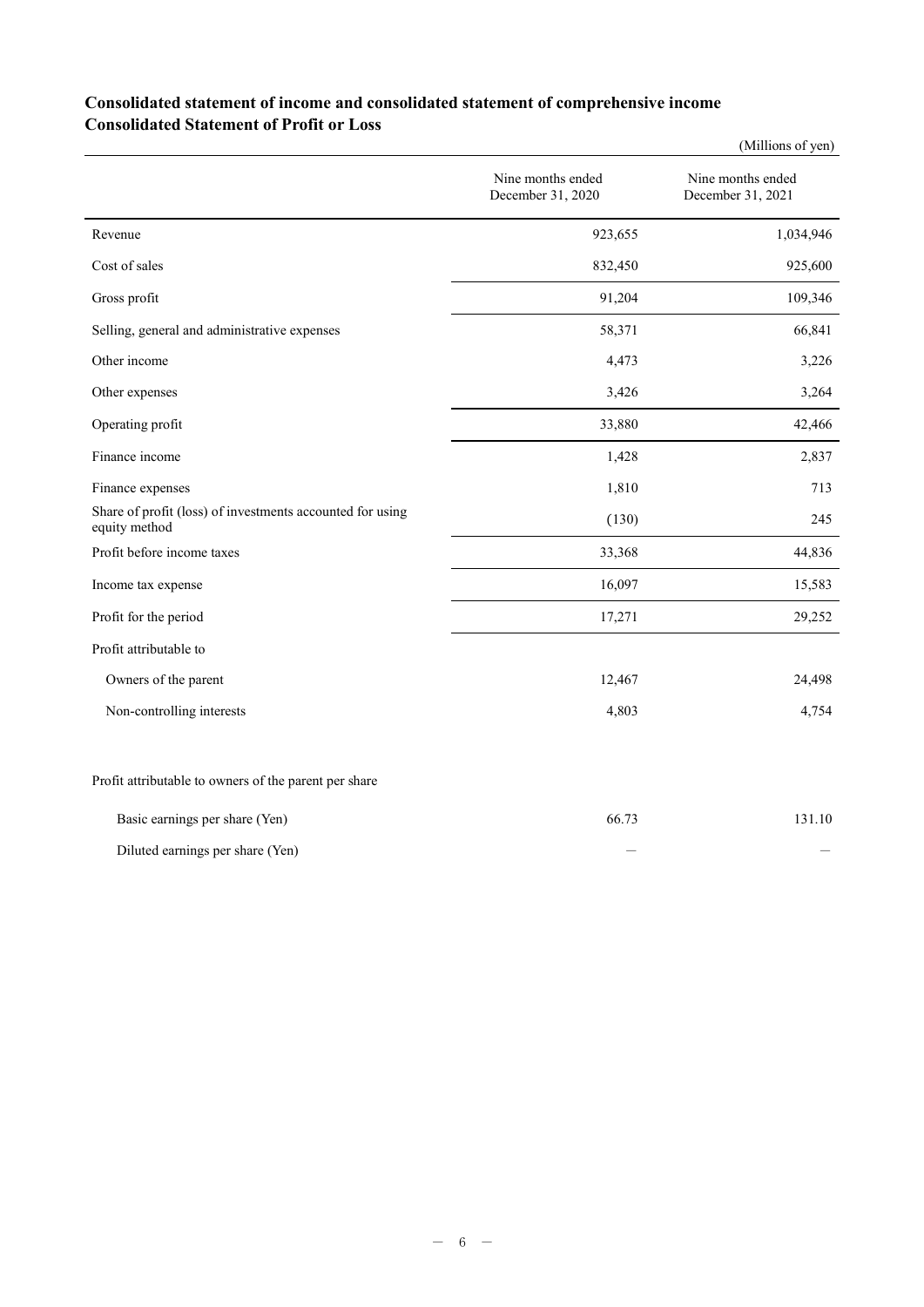## **Consolidated Statement of Comprehensive Income**

|                                                                                                             |                                        | (Millions of yen)                      |  |
|-------------------------------------------------------------------------------------------------------------|----------------------------------------|----------------------------------------|--|
|                                                                                                             | Nine months ended<br>December 31, 2020 | Nine months ended<br>December 31, 2021 |  |
| Profit for the period                                                                                       | 17,271                                 | 29,252                                 |  |
| Other comprehensive income                                                                                  |                                        |                                        |  |
| Items that will not be reclassified to profit or loss                                                       |                                        |                                        |  |
| Remeasurements of defined benefit plans                                                                     | (11)                                   | 898                                    |  |
| Net change in fair value of equity instruments measured<br>at fair value through other comprehensive income | 3,461                                  | 1,428                                  |  |
| Share of other comprehensive income of investments<br>accounted for using equity method                     | 5                                      | 52                                     |  |
| Items that may be reclassified to profit or loss                                                            |                                        |                                        |  |
| Exchange differences on translation of foreign operations                                                   | 3,230                                  | 8,360                                  |  |
| Net change in fair value of debt instruments measured at<br>fair value through other comprehensive income   | $\mathbf{0}$                           | (18)                                   |  |
| Share of other comprehensive income of investments<br>accounted for using equity method                     | 8                                      | 187                                    |  |
| Total other comprehensive income                                                                            | 6,694                                  | 10,908                                 |  |
| Comprehensive income                                                                                        | 23,965                                 | 40,160                                 |  |
| Comprehensive income attributable to                                                                        |                                        |                                        |  |
| Owners of the parent                                                                                        | 18,115                                 | 34,246                                 |  |

| Non-controlling interests | 5.850 | 5,914 |
|---------------------------|-------|-------|
|                           |       |       |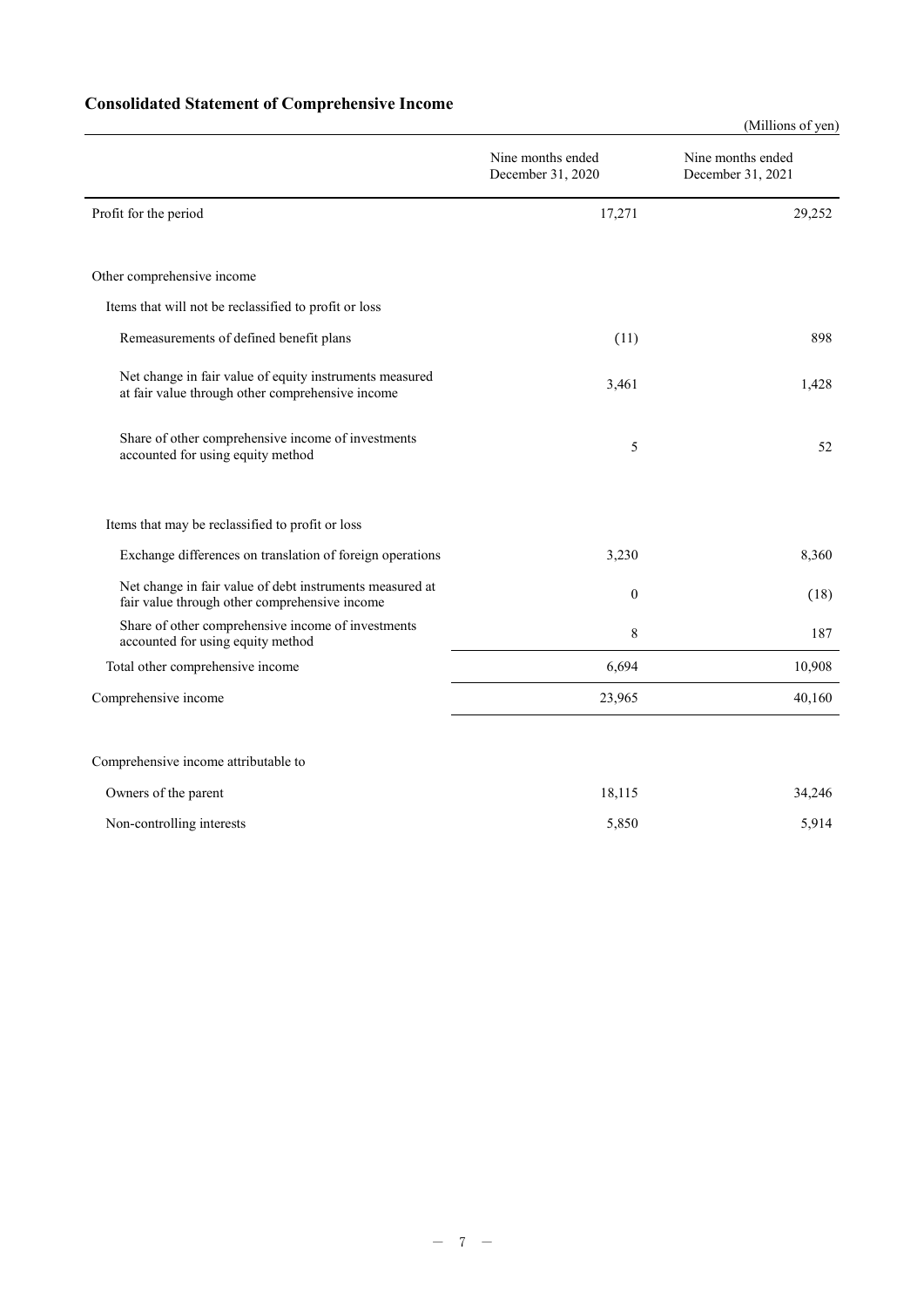### **Consolidated Statement of Changes in Equity**

Nine months ended December 31, 2020

|                                                  |               |                                         |                      |         | (Millions of yen)                                                                              |  |  |  |
|--------------------------------------------------|---------------|-----------------------------------------|----------------------|---------|------------------------------------------------------------------------------------------------|--|--|--|
|                                                  |               | Equity attributable to owners of parent |                      |         |                                                                                                |  |  |  |
|                                                  | Share capital | Capital surplus                         | Retained<br>earnings |         | Other components<br>of equity<br>Treasury shares Remeasurements<br>of defined benefit<br>plans |  |  |  |
| Balance at April 1, 2020                         | 8,400         | 3,044                                   | 289,880              | (1,674) |                                                                                                |  |  |  |
| Profit for the period                            |               |                                         | 12,467               |         |                                                                                                |  |  |  |
| Other comprehensive income                       |               |                                         |                      |         | (20)                                                                                           |  |  |  |
| Comprehensive income                             |               |                                         | 12,467               |         | (20)                                                                                           |  |  |  |
| Purchase of treasury shares                      |               |                                         |                      | (0)     |                                                                                                |  |  |  |
| Disposal of treasury shares                      |               | (13)                                    |                      | 54      |                                                                                                |  |  |  |
| <b>Dividends</b>                                 |               |                                         | (6,725)              |         |                                                                                                |  |  |  |
| Changes in ownership interest<br>in subsidiaries |               | 67                                      |                      |         |                                                                                                |  |  |  |
| Change in increase of capital                    |               |                                         |                      |         |                                                                                                |  |  |  |
| Change in scope of<br>consolidation              |               |                                         |                      |         |                                                                                                |  |  |  |
| Transfer to retained earnings                    |               |                                         | (21)                 |         | 20                                                                                             |  |  |  |
| Total transactions with owners                   |               | 53                                      | (6,746)              | 54      | 20                                                                                             |  |  |  |
| Balance at December 31, 2020                     | 8,400         | 3,098                                   | 295,601              | (1,620) |                                                                                                |  |  |  |

|                                                  |                                                                                                              | Equity attributable to owners of parent                                                                                                         |                                                                       |         |                              |           |
|--------------------------------------------------|--------------------------------------------------------------------------------------------------------------|-------------------------------------------------------------------------------------------------------------------------------------------------|-----------------------------------------------------------------------|---------|------------------------------|-----------|
|                                                  |                                                                                                              | Other components of equity                                                                                                                      |                                                                       |         |                              |           |
|                                                  | Net change in<br>fair value of<br>equity<br>instruments<br>value through<br>other<br>comprehensive<br>income | Net change in<br>fair value of<br>debt<br>instruments<br>measured at fair measured at fair<br>value through<br>other<br>comprehensive<br>income | Exchange<br>differences on<br>translation of<br>foreign<br>operations | Total   | Non-controlling<br>interests | Total     |
| Balance at April 1, 2020                         | 4,167                                                                                                        | (98)                                                                                                                                            | (12,668)                                                              | 291,051 | 30,649                       | 321,701   |
| Profit for the period                            |                                                                                                              |                                                                                                                                                 |                                                                       | 12,467  | 4,803                        | 17,271    |
| Other comprehensive income                       | 3,467                                                                                                        | $\mathbf{0}$                                                                                                                                    | 2,200                                                                 | 5,647   | 1,046                        | 6,694     |
| Comprehensive income                             | 3,467                                                                                                        | $\Omega$                                                                                                                                        | 2,200                                                                 | 18,115  | 5,850                        | 23,965    |
| Purchase of treasury shares                      |                                                                                                              |                                                                                                                                                 |                                                                       | (0)     |                              | (0)       |
| Disposal of treasury shares                      |                                                                                                              |                                                                                                                                                 |                                                                       | 40      |                              | 40        |
| Dividends                                        |                                                                                                              |                                                                                                                                                 |                                                                       | (6,725) | (4,955)                      | (11,681)  |
| Changes in ownership interest<br>in subsidiaries |                                                                                                              |                                                                                                                                                 |                                                                       | 67      | (105)                        | (37)      |
| Change in increase of capital                    |                                                                                                              |                                                                                                                                                 |                                                                       |         | 151                          | 151       |
| Change in scope of<br>consolidation              |                                                                                                              |                                                                                                                                                 |                                                                       |         | 39                           | 39        |
| Transfer to retained earnings                    | $\boldsymbol{0}$                                                                                             |                                                                                                                                                 |                                                                       |         |                              |           |
| Total transactions with owners                   | $\mathbf{0}$                                                                                                 |                                                                                                                                                 |                                                                       | (6,618) | (4,869)                      | (11, 487) |
| Balance at December 31, 2020                     | 7,635                                                                                                        | (98)                                                                                                                                            | (10, 467)                                                             | 302,548 | 31,631                       | 334,179   |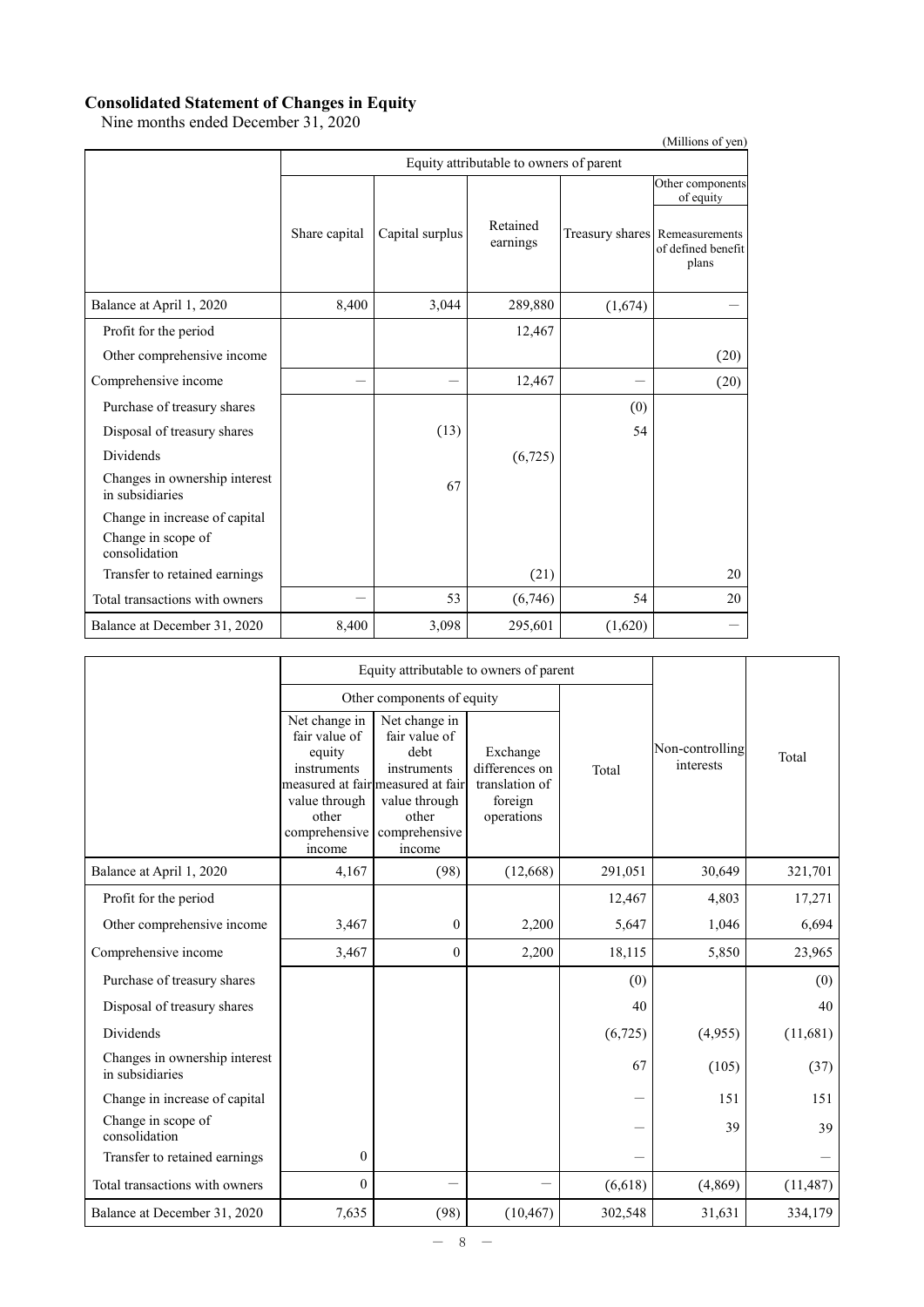### Nine months ended December 31, 2021

|                                                  |               |                                         |                      |          | (Millions of yen)                                             |  |  |  |  |
|--------------------------------------------------|---------------|-----------------------------------------|----------------------|----------|---------------------------------------------------------------|--|--|--|--|
|                                                  |               | Equity attributable to owners of parent |                      |          |                                                               |  |  |  |  |
|                                                  |               |                                         |                      |          | Other components<br>of equity                                 |  |  |  |  |
|                                                  | Share capital | Capital surplus                         | Retained<br>earnings |          | Treasury shares Remeasurements<br>of defined benefit<br>plans |  |  |  |  |
| Balance at April 1, 2021                         | 8,400         | 3,092                                   | 316,931              | (1,620)  |                                                               |  |  |  |  |
| Profit for the period                            |               |                                         | 24,498               |          |                                                               |  |  |  |  |
| Other comprehensive income                       |               |                                         |                      |          | 867                                                           |  |  |  |  |
| Comprehensive income                             |               |                                         | 24,498               |          | 867                                                           |  |  |  |  |
| Purchase of treasury shares                      |               |                                         |                      | (0)      |                                                               |  |  |  |  |
| Disposal of treasury shares                      |               | $\overline{4}$                          |                      | 37       |                                                               |  |  |  |  |
| Dividends                                        |               |                                         | (12,519)             |          |                                                               |  |  |  |  |
| Changes in ownership interest<br>in subsidiaries |               | $\theta$                                |                      |          |                                                               |  |  |  |  |
| Transfer to retained earnings                    |               |                                         | 867                  |          | (867)                                                         |  |  |  |  |
| Total transactions with owners                   |               | 5                                       | (11, 651)            | 36       | (867)                                                         |  |  |  |  |
| Balance at December 31, 2021                     | 8,400         | 3,097                                   | 329,777              | (1, 583) |                                                               |  |  |  |  |

|                                                  |                                                                                                                                                   | Equity attributable to owners of parent                                                                    |                                                                       |              |                              |           |  |
|--------------------------------------------------|---------------------------------------------------------------------------------------------------------------------------------------------------|------------------------------------------------------------------------------------------------------------|-----------------------------------------------------------------------|--------------|------------------------------|-----------|--|
|                                                  |                                                                                                                                                   | Other components of equity                                                                                 |                                                                       |              |                              |           |  |
|                                                  | Net change in<br>fair value of<br>equity<br>instruments<br>measured at fair measured at fair<br>value through<br>other<br>comprehensive<br>income | Net change in<br>fair value of<br>debt<br>instruments<br>value through<br>other<br>comprehensive<br>income | Exchange<br>differences on<br>translation of<br>foreign<br>operations | Total        | Non-controlling<br>interests | Total     |  |
| Balance at April 1, 2021                         | 8,849                                                                                                                                             | (98)                                                                                                       | (619)                                                                 | 334,935      | 34,715                       | 369,650   |  |
| Profit for the period                            |                                                                                                                                                   |                                                                                                            |                                                                       | 24,498       | 4,754                        | 29,252    |  |
| Other comprehensive income                       | 1,479                                                                                                                                             | (18)                                                                                                       | 7,420                                                                 | 9,748        | 1,159                        | 10,908    |  |
| Comprehensive income                             | 1,479                                                                                                                                             | (18)                                                                                                       | 7,420                                                                 | 34,246       | 5,914                        | 40,160    |  |
| Purchase of treasury shares                      |                                                                                                                                                   |                                                                                                            |                                                                       | (0)          |                              | (0)       |  |
| Disposal of treasury shares                      |                                                                                                                                                   |                                                                                                            |                                                                       | 42           |                              | 42        |  |
| <b>Dividends</b>                                 |                                                                                                                                                   |                                                                                                            |                                                                       | (12,519)     | (6,676)                      | (19, 195) |  |
| Changes in ownership interest<br>in subsidiaries |                                                                                                                                                   |                                                                                                            |                                                                       | $\mathbf{0}$ | (0)                          |           |  |
| Transfer to retained earnings                    |                                                                                                                                                   |                                                                                                            |                                                                       |              |                              |           |  |
| Total transactions with owners                   |                                                                                                                                                   |                                                                                                            |                                                                       | (12, 477)    | (6,676)                      | (19, 153) |  |
| Balance at December 31, 2021                     | 10,328                                                                                                                                            | (117)                                                                                                      | 6,800                                                                 | 356,703      | 33,953                       | 390,657   |  |